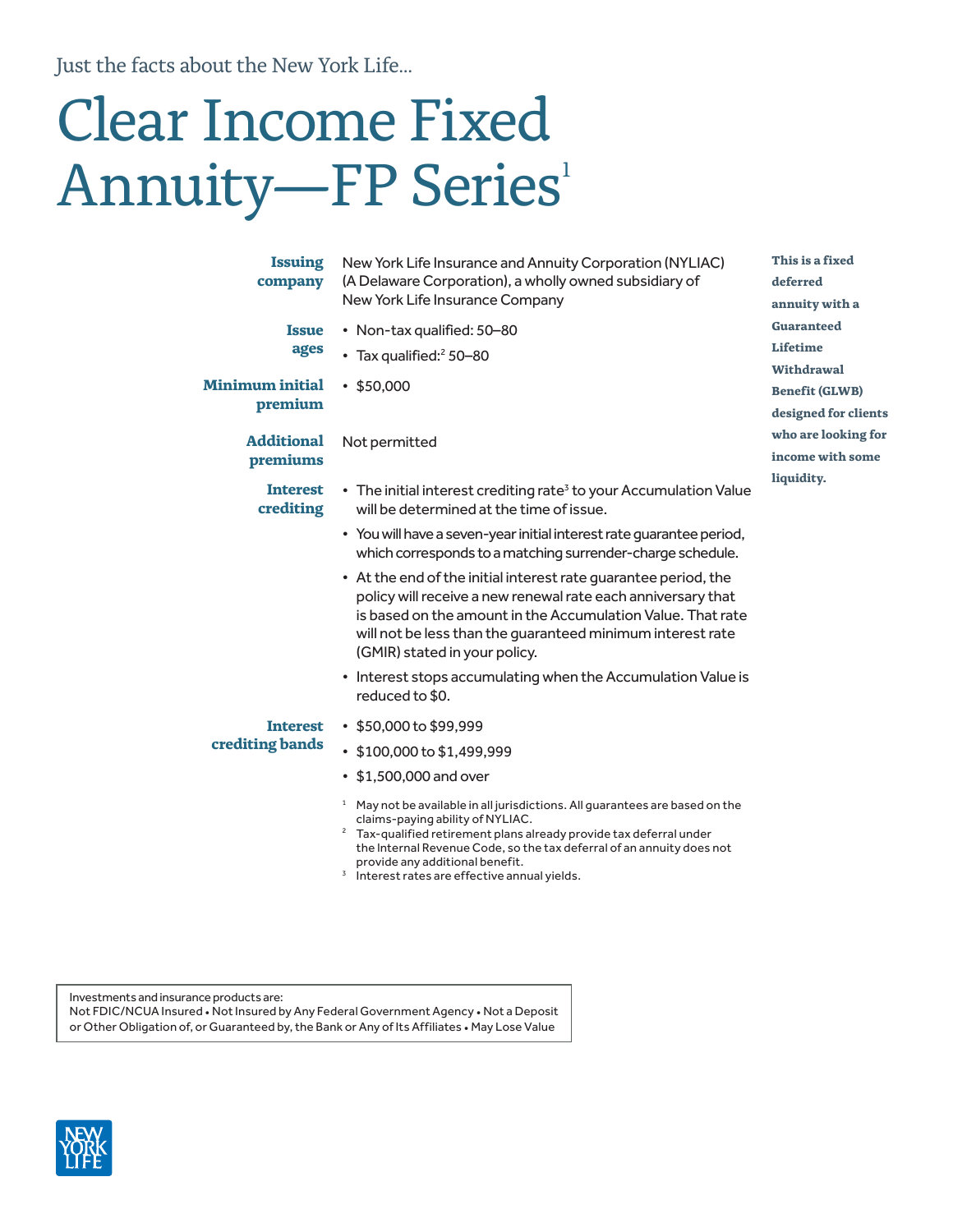| <b>Guaranteed</b><br><b>Lifetime</b><br><b>Withdrawal</b><br><b>Benefit</b> | You should only purchase the New York Life Clear Income<br>Fixed Annuity - FP Series if you intend to receive payments<br>under the Guaranteed Lifetime Withdrawal Benefit Rider.<br>The Guaranteed Lifetime Withdrawal Benefit (GLWB) is<br>a rider that is automatically included and only cancelable<br>by the owner upon full surrender of the policy. <sup>4</sup> The GLWB<br>provides a guaranteed stream of lifetime income payments<br>calculated from your Income Base, a value (separate from your<br>Accumulation Value) that is initially equal to your premium.<br>You can begin your income payments any time after you turn<br>591/ <sub>2</sub> . The time period between when you purchase the policy<br>and when your income payments start is called the annual<br>increase period. It's during the annual increase period that<br>your Income Base will be credited at a compound rate called<br>the annual increase rate. <sup>5</sup> The annual increase rate is applied<br>on each contract anniversary, beginning with the first contract<br>anniversary, for up to 10 years or until you start your lifetime<br>withdrawals (whichever comes first). Your income payments<br>will be determined by the value of your Income Base, the age at<br>which you begin receiving your income payments, and whether<br>you choose a single or joint (spousal) life policy. This amount<br>will be paid to you for life, guaranteed, unless the policy has<br>been surrendered. A single life policy provides a guaranteed<br>lifetime withdrawal benefit for one person. If that person<br>should die, the GWLB rider will terminate and the named<br>beneficiaries will receive any remaining Accumulation Value. If<br>the sole primary beneficiary is a spouse, they will also have the<br>option to continue the existing policy, without the GLWB rider. |
|-----------------------------------------------------------------------------|----------------------------------------------------------------------------------------------------------------------------------------------------------------------------------------------------------------------------------------------------------------------------------------------------------------------------------------------------------------------------------------------------------------------------------------------------------------------------------------------------------------------------------------------------------------------------------------------------------------------------------------------------------------------------------------------------------------------------------------------------------------------------------------------------------------------------------------------------------------------------------------------------------------------------------------------------------------------------------------------------------------------------------------------------------------------------------------------------------------------------------------------------------------------------------------------------------------------------------------------------------------------------------------------------------------------------------------------------------------------------------------------------------------------------------------------------------------------------------------------------------------------------------------------------------------------------------------------------------------------------------------------------------------------------------------------------------------------------------------------------------------------------------------------------------------------------------------------------------------------------------|
| <b>Annual increase</b><br>rate                                              | During the annual increase period, your Income Base will grow<br>annually at a 5% compounded rate for up to 10 years or until<br>you start your lifetime withdrawals (whichever comes first).                                                                                                                                                                                                                                                                                                                                                                                                                                                                                                                                                                                                                                                                                                                                                                                                                                                                                                                                                                                                                                                                                                                                                                                                                                                                                                                                                                                                                                                                                                                                                                                                                                                                                    |
| <b>Step-up rate</b>                                                         | On each policy anniversary (beginning with the first anniversary<br>and ending when the youngest annuitant becomes age 90),<br>if the Accumulation Value is higher than the Income Base, the<br>Income Base is automatically set equal to the Accumulation<br>Value. (Fees may be affected if a step-up occurs.)                                                                                                                                                                                                                                                                                                                                                                                                                                                                                                                                                                                                                                                                                                                                                                                                                                                                                                                                                                                                                                                                                                                                                                                                                                                                                                                                                                                                                                                                                                                                                                 |
| <b>Guaranteed</b><br><b>lifetime</b><br>withdrawal rates                    | The amount of your withdrawals is determined by multiplying<br>the withdrawal rate (listed below) by the value of your Income<br>Base. The withdrawal rate locks in at the time of your first<br>lifetime withdrawal and is based on your age and whether you<br>elect a single or joint (spousal) life policy. For joint life policies,<br>the withdrawal rate is based on the age of the<br>younger annuitant.                                                                                                                                                                                                                                                                                                                                                                                                                                                                                                                                                                                                                                                                                                                                                                                                                                                                                                                                                                                                                                                                                                                                                                                                                                                                                                                                                                                                                                                                 |

| Age at<br>first<br>withdrawal | Lifetime withdrawal rate<br>(Percent of Income Base that determines<br>your guaranteed income payments) |                                       |  |  |
|-------------------------------|---------------------------------------------------------------------------------------------------------|---------------------------------------|--|--|
|                               | <b>Single life</b><br>policy                                                                            | <b>Joint (spousal)</b><br>life policy |  |  |
| $59\% - 64$                   | 4.60%                                                                                                   | 4.10%                                 |  |  |
| $65 - 69$                     | 5.10%                                                                                                   | 4.60%                                 |  |  |
| $70 - 79$                     | 5.60%                                                                                                   | 5.10%                                 |  |  |
| 80+                           | 6.35%                                                                                                   | 5.85%                                 |  |  |

4 For policies with a single owner and single annuitant where the spouse continues the policy at the death of the owner, the GLWB Rider will terminate.

<sup>5</sup> The annual increase rate is called the "roll-up rate" in your contract.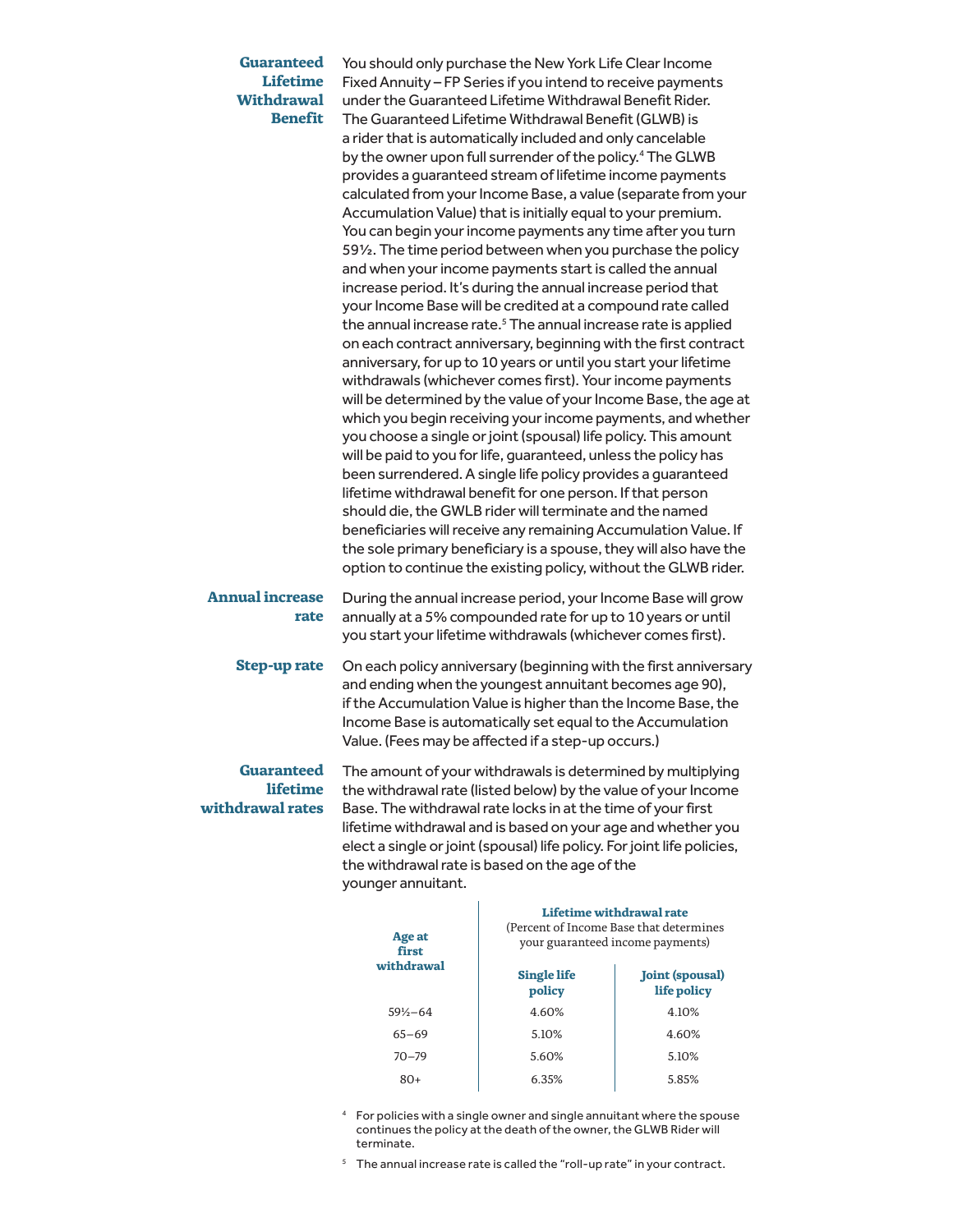| <b>Income payment</b><br>options          | • At issue, GLWB lifetime income payments are available on a<br>single or joint (spousal) life basis.                                                                                                                                                                                                                                                                                                                                                                                                     |
|-------------------------------------------|-----------------------------------------------------------------------------------------------------------------------------------------------------------------------------------------------------------------------------------------------------------------------------------------------------------------------------------------------------------------------------------------------------------------------------------------------------------------------------------------------------------|
|                                           | • Frequency: Monthly, quarterly, semiannually, or annually                                                                                                                                                                                                                                                                                                                                                                                                                                                |
| <b>Rider fee</b>                          | You will be charged an annual fee of 0.75% of the Accumulation<br>Value. The fee will be deducted quarterly and will cease when<br>the Accumulation Value is reduced to \$0.                                                                                                                                                                                                                                                                                                                              |
| <b>Withdrawal</b><br>options <sup>6</sup> | There are several ways to access the money in your<br><b>Accumulation Value.</b>                                                                                                                                                                                                                                                                                                                                                                                                                          |
|                                           | • Early access withdrawal-Before lifetime withdrawals<br>begin, you have the flexibility to take one early access<br>withdrawal, also referred to as a non-lifetime withdrawal.<br>(Surrender charges may apply.) This withdrawal will not<br>interrupt the growth of your Income Base or lock in the<br>guaranteed lifetime withdrawal rate. However, your<br>annual increase will cease with any future withdrawals,<br>and any taken at age 591/2 or later will be treated as lifetime<br>withdrawals. |
|                                           | • Lifetime withdrawal (GLWB)-You may begin your lifetime<br>withdrawals any time after you turn 591/2. Withdrawals are<br>taken as income from the Accumulation Value of the policy<br>and are guaranteed to continue for life even if the<br>Accumulation Value is eventually exhausted.                                                                                                                                                                                                                 |
|                                           | • Full policy surrender-You may surrender the policy at any<br>time. (Surrender charges and/or Market Value Adjustment<br>(MVA) may apply.)                                                                                                                                                                                                                                                                                                                                                               |
|                                           | All withdrawals taken prior to or in excess of your guaranteed<br>lifetime withdrawals will result in a proportional reduction to<br>the Income Base. However, not all withdrawals will result in<br>surrender charges or MVA. MVA and surrender-charge-free<br>withdrawals include the greatest of:                                                                                                                                                                                                      |
|                                           | - Annual GLWB amount (once lifetime withdrawals have<br>begun)                                                                                                                                                                                                                                                                                                                                                                                                                                            |
|                                           | - 10% of the Accumulation Value as of the previous<br>anniversary                                                                                                                                                                                                                                                                                                                                                                                                                                         |
|                                           | - 10% of the current Accumulation Value                                                                                                                                                                                                                                                                                                                                                                                                                                                                   |
|                                           | - 100% of the gain earned in the policy (for policies with a<br>premium amount of \$100,000 or more)                                                                                                                                                                                                                                                                                                                                                                                                      |
|                                           | - Annual required minimum distribution (RMD) amount                                                                                                                                                                                                                                                                                                                                                                                                                                                       |
|                                           |                                                                                                                                                                                                                                                                                                                                                                                                                                                                                                           |

## **Surrender-charge period:**

| 7 Years      | റ | ঽ |   |    |  |  |
|--------------|---|---|---|----|--|--|
| % of Payment |   |   | 6 | C. |  |  |

6 All withdrawals are subject to regular income taxes and are taxed "gains first" or last in first out. Once your Accumulation Value is reduced to \$0, your lifetime income payments are fully taxable. Withdrawals made prior to age 59½ may be subject to a 10% IRS penalty. Surrender charges may also apply.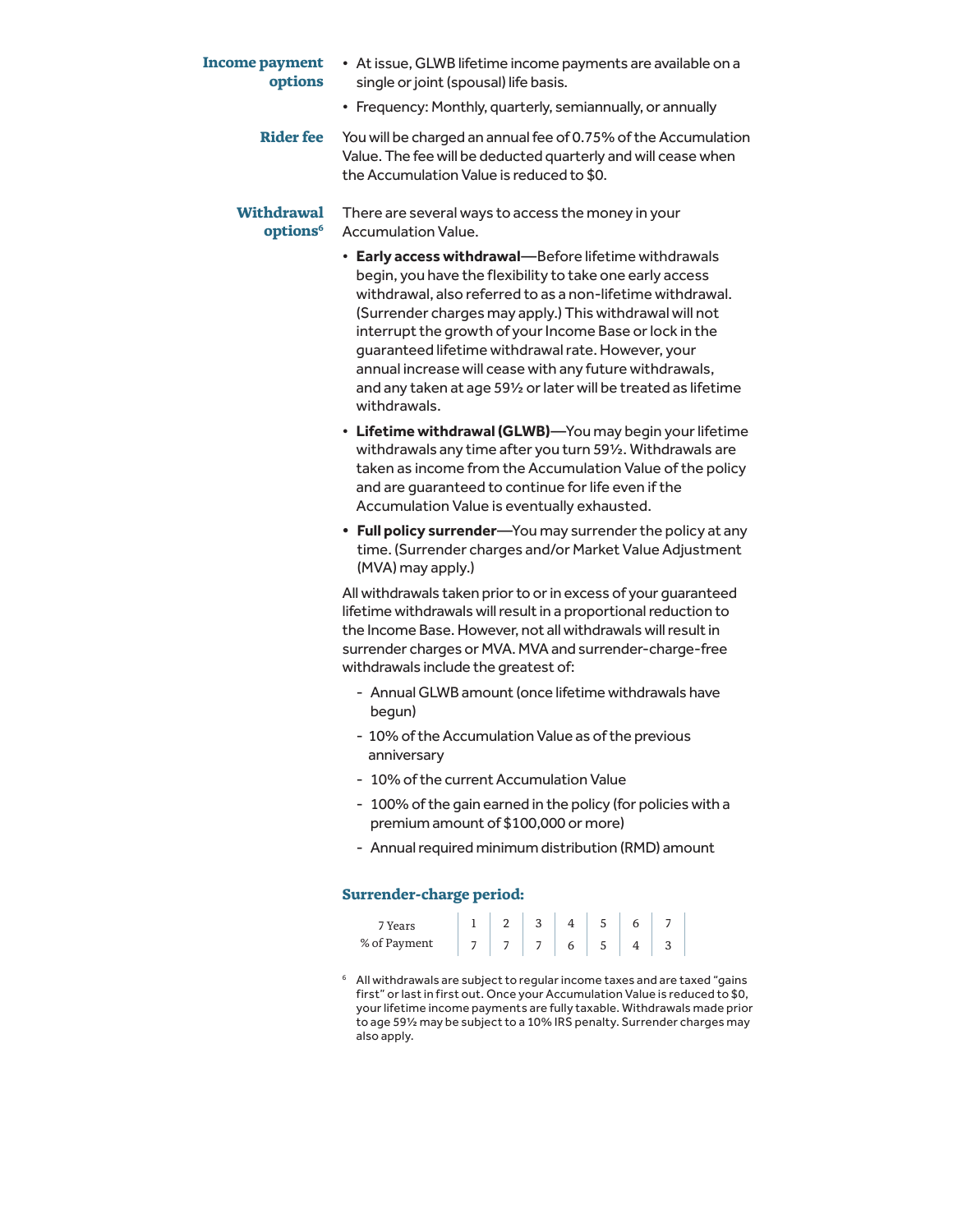#### **Market Value Adjustment (MVA)**

The New York Life Clear Income – FP Series comes with a Market Value Adjustment (MVA) provision that allows NYLIAC to offer a potentially higher initial interest rate than for a product that does not offer this adjustment. An MVA only applies when the policy owner surrenders or makes a withdrawal from the contract that is greater than the surrender-charge-free withdrawal amount during the surrender-charge period. An MVA is not applicable after the surrender-charge period is over. The MVA will add or deduct an amount from your annuity or from the withdrawal amount you receive. The amount of the MVA is determined by a formula that measures the change in the U.S. Treasury Constant Maturity yield, plus the applicable Bloomberg<sup>7</sup> U.S. Corporate Bond Index from the issue date to the surrender or excess withdrawal date. If the interest rates on which the MVA is based are higher than when you purchased the annuity, the MVA will likely be negative, meaning an additional amount may be deducted from either your annuity or your withdrawal amount. Conversely, if the interest rates on which the MVA is based are lower than when you purchased your annuity, the MVA will likely be positive, meaning money may be added to either your annuity or to your withdrawal amount. The MVA cannot decrease the surrender value of the policy below the premiums paid (less prior withdrawals and applicable charges and taxes) accumulated at the guaranteed minimum interest rate as stated in your contract. However, the applicable surrender charges may further reduce the Accumulation Value below the premium paid or the amount you receive when you make a partial withdrawal or fully surrender the policy. Refer to the New York Life Clear Income – FP Series Examples and Explanation flyer for more information.

**Death benefit<sup>8,9</sup>** In the event of your death, your beneficiaries will receive the remaining Accumulation Value of the policy.

- $7$  The New York Life Clear Income Fixed Annuity FP Series is not sponsored, endorsed, sold, or promoted by Bloomberg. Bloomberg' only relationship to New York Life lnsurance and Annuity Corporation is the licensing of the Bloomberg U.S. Corporate Bond lndices, which are determined, composed, and calculated by Bloomberg without regard to New York Life lnsurance and Annuity Corporation or the New York Life Clear Income Fixed Annuity – FP Series. Bloomberg does not guarantee the accuracy, completeness, quality, and/or validity of the Bloomberg U.S. Corporate Bond lndices. Bloomberg is not responsible for and has not participated in any determinations or calculations of value related to the New York Life Clear Income Fixed Annuity – FP Series. Bloomberg has no obligation or liability in connection with the administration, marketing, sale, or trading of the New York Life Clear Income Fixed Annuity – FP Series.
- <sup>8</sup> Death benefit payments are dependent upon the claims-paying ability
- of NYLIAC. 9 Under joint ownership, "surviving spouse" should be designated as the sole primary beneficiary prior to the annuitization date, or the contract will end and any death proceeds will pay out to the named beneficiary at the death of either owner.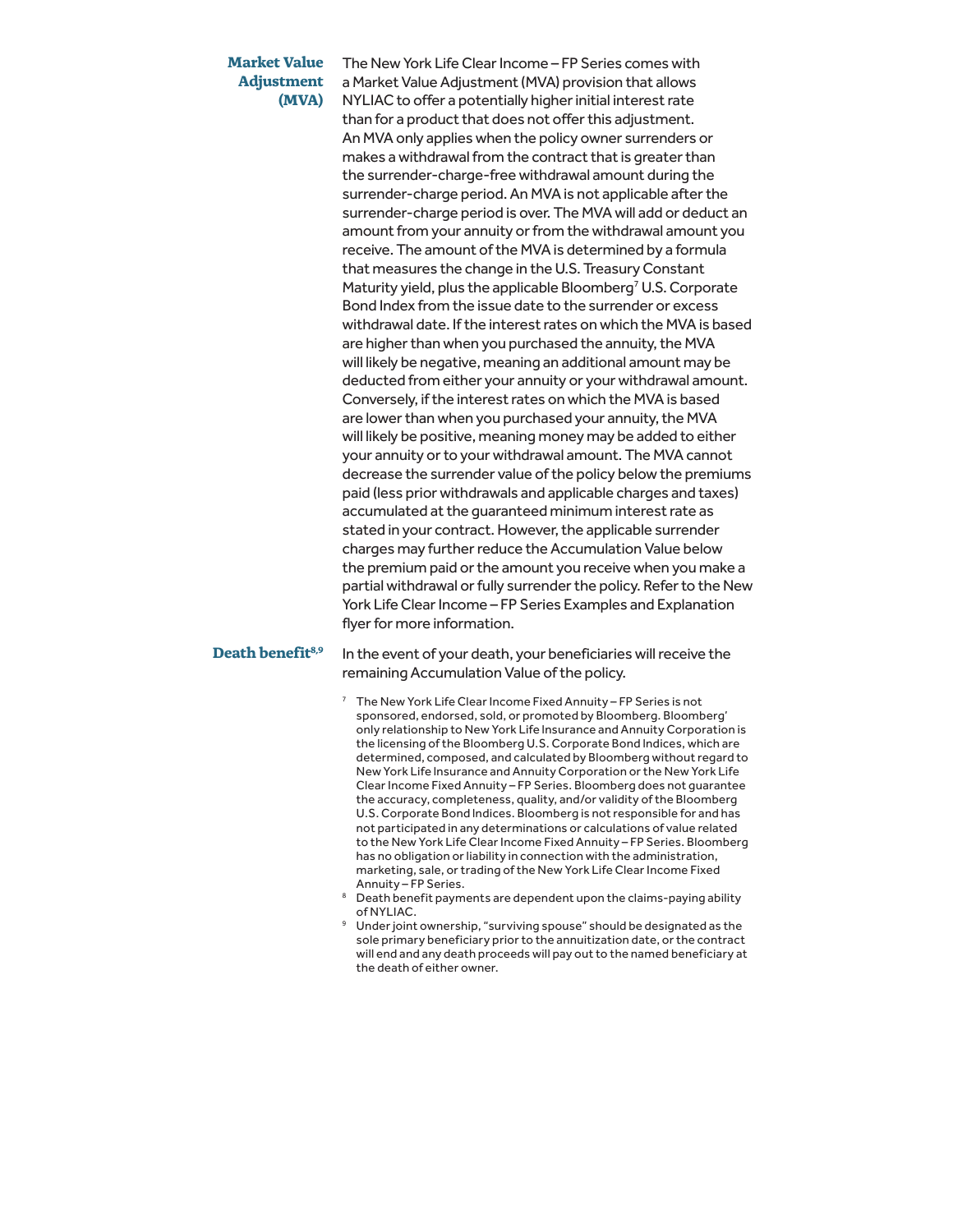#### **Additional features and benefits**

- Income flexibility
	- Before lifetime withdrawals begin, you have the flexibility to take one early access withdrawal that will not interrupt the growth of your Income Base or lock in the guaranteed lifetime withdrawal rate. (See the Withdrawal Options section for more information on early access withdrawals.)
	- Once lifetime withdrawals begin, you have the option to take less than your maximum allowable Guaranteed Lifetime Withdrawal Benefit and grow your Income Base. If you take less, a credit equal to 50% of the amount not withdrawn will be applied to the Income Base, increasing future guaranteed income. This benefit is available as long as a balance remains in your Accumulation Value.
- Optional automated withdrawals
- Optional automated required minimum distributions (RMDs)

### **Living Needs Benefit/ Unemployment**  Rider<sup>10,11</sup>

The Living Needs Benefit/Unemployment Rider is automatically added to your policy with no additional fee. If you need immediate access to the money in your policy, this rider may give you some flexibility in accessing it, assuming you meet one of the following qualifying events: You are enrolled and living in a health care facility for 60 consecutive days, are diagnosed with a life expectancy of 12 months or less by a licensed physician, have a total and permanent disability that prevents you from performing any work for pay or profit for at least 12 consecutive months, or qualify for and have been receiving state unemployment benefits for 60 consecutive days. You may be eligible to make a withdrawal or receive the Accumulation Value with a full or partial waiver of surrender charges, but in order to be eligible, the qualifying event must take place on or after the policy date, and the policy must be in force for at least one year prior to receiving any benefits.

# **Financial strength**

NYLIAC holds the highest possible ratings for financial strength currently awarded to any life insurer by all four major independent rating agencies:<sup>12</sup> A.M. Best: A++; Fitch: AAA; Standard & Poor's: AA+; Moody's Investors Service: Aaa.

- $10$  This rider is automatically added to all policies with an issue age of 75 and younger. There is a minimum cash value of \$5,000 to be eligible to receive these benefits. This rider is available in jurisdictions where approved and is subject to eligibility requirements. Some states may offer the rider under a different name, and benefits may vary. Benefits do not apply if the policy is annuitized, and benefits are subject to the terms of the rider. Withdrawals may be taxable and, if taken prior to age 59½, may be subject to a 10% IRS penalty. For disability under this rider, withdrawals or full surrenders made on or after your 66th birthday are not eligible for this<br>benefit—applicable surrender charges and MVA will apply.
- <sup>11</sup> The MVA will not apply to withdrawals made under the Living Needs Benefit/Unemployment Rider or to required minimum distributions as
- <sup>12</sup> Third-Party Rating Reports as of 7/30/18.

In most jurisdictions, the policy form number for the New York Life Clear Income Fixed Annuity – FP Series is ICC14-P130; in some states it may be 214-P130, and state variations may apply. In most jurisdictions, the rider form number for the Guaranteed Lifetime Withdrawal Benefit Rider is ICC14-R102; in some states it may be 214-R102, and state variations may apply. The rider form number for the Living Needs Benefit/Unemployment Rider is ICC09-R100; in some states it may be 209-100, and state variations may apply.